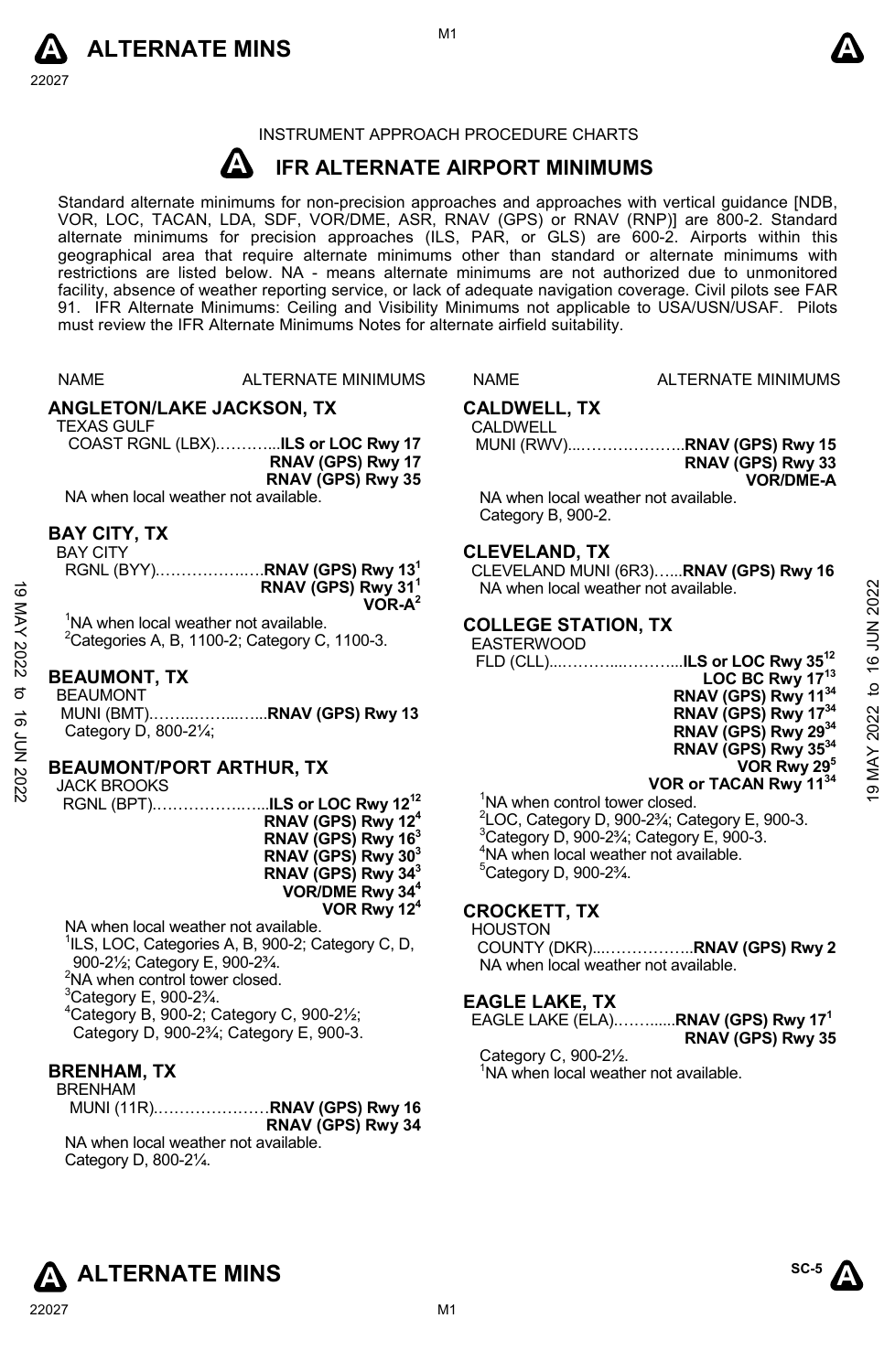

22027

| <b>NAME</b>  | ALTERNATE MINIMUM |
|--------------|-------------------|
| CALUESTON TV |                   |

#### **GALVESTON, TX**

SCHOLES INTL AT GALVESTON (GLS).…...**RNAV (GPS) Rwy 141**

**RNAV (GPS) Rwy 182 RNAV (GPS) Rwy 322 RNAV (GPS) Rwy 362** 

NA when local weather not available. 1 Category E, 800-2½.  $2$ Category E, 800-2 $\frac{1}{4}$ .

#### **GIDDINGS, TX**

GIDDINGS-

LEE COUNTY (GYB).…..……**RNAV (GPS) Rwy 17 RNAV (GPS) Rwy 35**  NA when local weather not available. Category C, 800-2¼.

#### **HEARNE, TX**

HEARNE MUNI (LHB).……….**RNAV (GPS) Rwy 18 RNAV (GPS) Rwy 36** 

NA when local weather not available.

#### **HOUSTON, TX**

CONROE/NORTH HOUSTON RGNL (CXO).……………..……**RNAV (GPS) Rwy 1** 

ELLINGTON (EFD).……..I**LS Z or LOC Z Rwy 17R1 ILS Z or LOC Z Rwy 221 ILS Z or LOC Z Rwy 35L1 RNAV (GPS) Rwy 42 RNAV (GPS) Rwy 17R2 RNAV (GPS) Rwy 222 RNAV (GPS) Rwy 35L<sup>2</sup>**<br><sup>1</sup> OC Cotogory E 800 21/

 ${}^{1}$ LOC, Category E, 800-2 $\frac{1}{4}$ .  $^{2}$ Category E, 800-2¼.

**HOUSTON**  EXEC (TME)…………...……..**RNAV (GPS) Rwy 18 RNAV (GPS) Rwy 36**  NA when local weather not available. Category D, 900-2¾.

PEARLAND RGNL (LVJ).…....**RNAV (GPS) Rwy 32**  NA when local weather not available.

SUGAR LAND

 RGNL (SGR)...………….....….**ILS or LOC Rwy 351 RNAV (GPS) Rwy 35**  NA when local weather not available. <sup>1</sup>NA when control tower closed.

## S NAME ALTERNATE MINIMUMS

### **HOUSTON, TX (CON'T)**

WILLIAM P

 HOBBY (HOU)..……………..….**ILS or LOC Rwy 41 ILS or LOC Rwy 13R1 ILS or LOC Rwy 31L2 LOC Rwy 22<sup>3</sup> RNAV (GPS) Rwy 4<sup>4</sup> RNAV (GPS) Rwy 13R4 RNAV (GPS) Rwy 22<sup>3</sup> RNAV (GPS) Rwy 31L5**  1 LOC, Categories C, D, 800-2¼;

 Category E, 900-3. LOC, Categories C, D, 800-2¼. Category D, 800-2 $\frac{1}{4}$ ; Category E, 800-2 $\frac{3}{4}$ . Categories C, D, 800-2¼; Category E, 900-3. Categories C, D, 800-2¼.

# **HUNTSVILLE, TX**

## **HUNTSVILLE**

MUNI (UTS)...………………...**RNAV (GPS) Rwy 18 VOR/DME-A** 

NA when local weather not available. Category C, 800-2¼.

#### **JACKSONVILLE, TX**

| ಹ      | RNAV (GPS) Rwy 14<br>RNAV (GPS) Rwy 19                | <b>CHEROKEE</b><br>COUNTY (JSO)RNAV (GPS) Rwy 14 | JUN 2022 |
|--------|-------------------------------------------------------|--------------------------------------------------|----------|
|        | RNAV (GPS) Rwy 32                                     | RNAV (GPS) Rwy 32                                |          |
|        | Category D, 800-21/4.                                 | VOR Rwy 14                                       |          |
| 2022   |                                                       | NA when local weather not available.             | c        |
|        | DAVID WAYNE HOOKS                                     |                                                  |          |
| ಕ      | MEML (DWH)RNAV (GPS) Rwy 35L                          | <b>JASPER, TX</b>                                | 9        |
| ಕ      | NA when local weather not available.                  | <b>JASPER COUNTY/BELL</b>                        | 2022     |
|        |                                                       | .RNAV (GPS) Rwy 18<br>FLD (JAS)                  |          |
| ξ<br>Σ | ELLINGTON (EFD)ILS Z or LOC Z Rwy 17R <sup>1</sup>    | RNAV (GPS) Rwy 36                                | ≻        |
|        | ILS Z or LOC Z Rwy $221$                              | NA when local weather not available.             |          |
|        | ILS Z or LOC Z Rwy 35L                                |                                                  | ග        |
|        | <b>DNAV (CDC)</b> $\sum_{n=1}^{\infty} \frac{1}{n^2}$ | 1.0011100                                        |          |

#### **JASPER, TX**

| JASPER COUNTY/BELL                   |                   |
|--------------------------------------|-------------------|
|                                      |                   |
|                                      | RNAV (GPS) Rwy 36 |
| NA when local weather not available. |                   |

# **LA GRANGE, TX**

| <b>FAYETTE RGNL</b>                       |                   |
|-------------------------------------------|-------------------|
| AIR CENTER (3T5) <b>RNAV (GPS) Rwy 16</b> |                   |
|                                           | RNAV (GPS) Rwy 34 |
| NA when local weather not available.      |                   |

# **LUFKIN, TX**

| ANGELINA     |                   |
|--------------|-------------------|
|              |                   |
|              | RNAV (GPS) Rwy 16 |
|              | RNAV (GPS) Rwy 25 |
|              | RNAV (GPS) Rwy 34 |
|              | VOR Rwy 16        |
|              | VOR Rwy 34        |
| $C_{\alpha}$ |                   |

Category D, 900-2¾.

#### **NACOGDOCHES, TX**

NACOGDOCHES A L MANGHAM JR RGNL (OCH).……………….**RNAV (GPS) Rwy 18 RNAV (GPS) Rwy 36**  NA when local weather not available.